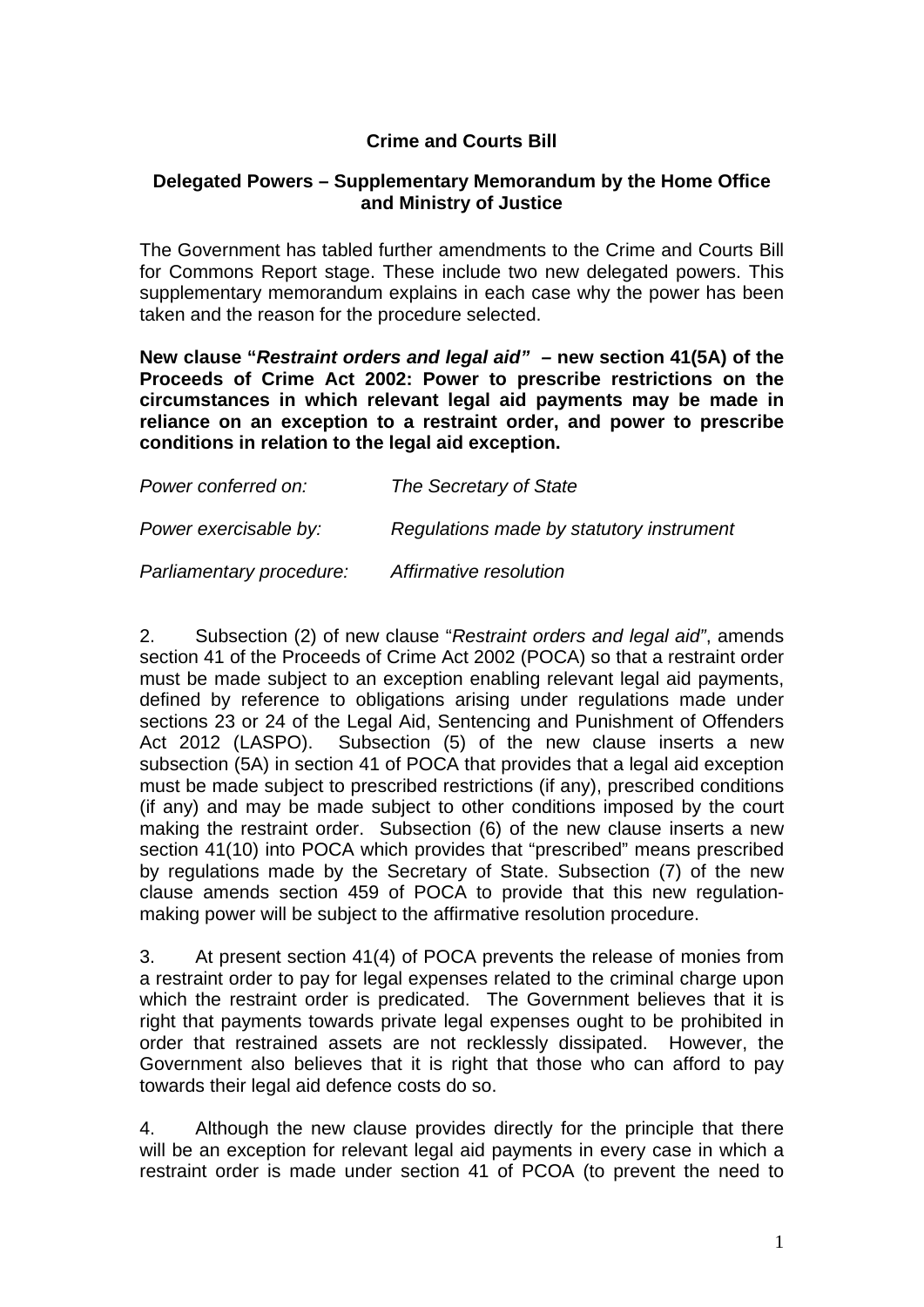return to court and vary a restraint order once such an order has been made and the person subject to it has been granted legal aid), these powers are intended to be used, in conjunction with the regulation-making power in new clause "*Restraint orders and legal aid: supplementary",* to prescribe the circumstances in which such a payment might be made, and the conditions which might be placed on its making.

5. The Government's intention is that these powers could be used, for example, to make provision about the point in the criminal proceedings at which a person subject to a restraint order should make a legal aid payment (or restricting payments before or after a certain point in those proceedings); to restrict his or her payment of relevant legal aid payments until such point as he or she has satisfied other obligations; or to provide that he or she should only make a relevant legal aid payment from restrained assets once any other assets have been used first to make such payments. Although regulations under LASPO will determine what a person's legal aid contribution should be in relation to a particular case, this new clause also provides power to restrict the amount of relevant legal aid payments which may be made from restrained assets. The power to prescribe conditions in relation to a legal aid payment could be used to ensure, for example, that a person subject to restraint notifies the prosecuting authorities that such a payment has been made. At present the court has discretionary powers in restraint proceedings to make exceptions to restraint subject to conditions (section 41(3)(c) of POCA) and to make such order as it believes is appropriate for the purpose of ensuring that a restraint order is effective (section 41(7) of POCA). Both of these discretionary powers will apply to the new exception for legal aid payments.

6. This power, and that in new clause "*Restraint orders and legal aid: supplementary"*, are intended to support the proper interaction between the legal aid and confiscation regimes and ensure that the right balance is struck between the need to secure legal aid contributions and the deprivation of ill gotten gains. The Government considers that it is only right that we expect defendants with the means to pay a contribution towards legal aid should do so, even where we are seeking to disgorge their benefit. It is also right that we take steps to increase the overall amount of money being taken from criminals. These are both legitimate and proper public policy aims.

7. There are a number of complex operational, legal and financial considerations that require more detailed analysis, and given the complexities of those regimes, the importance of their operation, and the number of potential scenarios it will be necessary to cater for, it is desirable to take a supplementary power to amend POCA to complement those which already exist under LASPO. However, given the effect of a restraint order, and that the exercise of the powers under this new clause will relate to the broader powers under new clause "*Restraint orders and legal aid: supplementary"*, the Government accepts that these powers should be subject to the affirmative resolution procedure.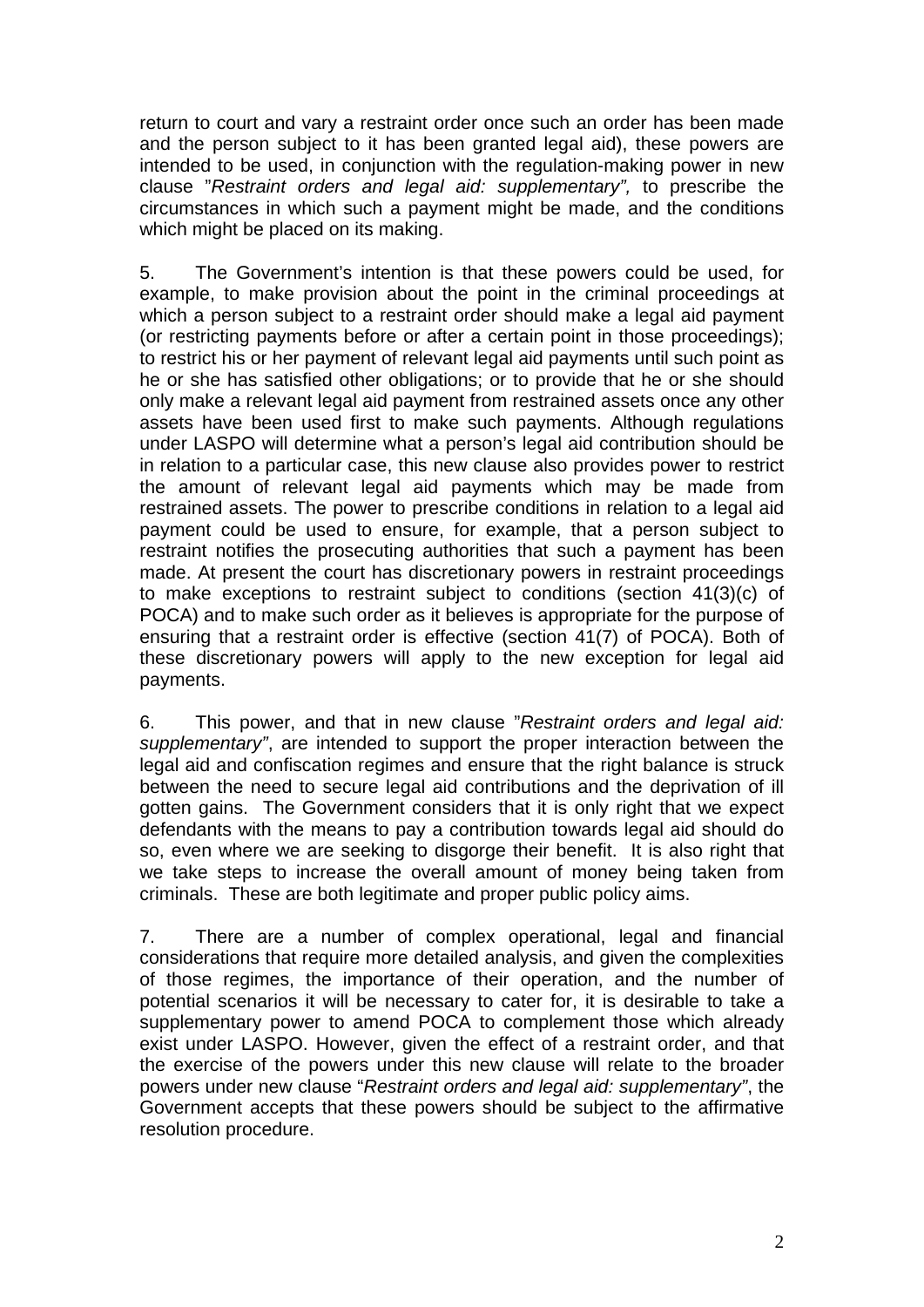**New clause "***Restraint orders and legal aid: supplementary"* **: Power to make provision about and in connection with the making of relevant legal aid payments out of property that is the subject of a restraint order under Part 2 of the Proceeds of Crime Act 2002.**

*Power conferred on: The Secretary of State* 

*Power exercisable by: Regulations made by statutory instrument* 

*Parliamentary procedure: Affirmative resolution* 

8. Subsection (1) of new clause "*Restraint orders and legal aid: supplementary"* provides that the Secretary of State may make regulations to make provisions about the making of relevant legal aid payments from property that is subject to a restraint order, and in connection with cases in which such payments are or may be made.

9. Under subsections (1) and (3) of the new clause, the regulation-making power includes power to amend, repeal, revoke or otherwise modify provision made by or under any enactment, including Part 2 and Chapter 1, 2 or 4 of Part 8 of POCA and extending to provision inserted into that Act by this Bill.

10. The Government acknowledges that this is a broad power to amend primary legislation, and accepts, for this reason and those set out above, that the power should be subject to the affirmative resolution procedure, so that Parliament will be able appropriately to scrutinise its exercise. The Government notes, however, that although this is a broad power to amend existing legislation, the exercise of the powers is limited to making provision about, or in connection with, relevant legal aid payments out of restrained assets. So the powers can only be exercised in connection with the relatively limited situation whereby a legal aid payment is or may be made in reliance on the exception to a restraint order which will be inserted into POCA under new clause "*Restraint orders and legal aid"* .

11. As set out above, in order to ensure the exception to restraint for the purpose of legal aid payments operates effectively, the Government believes that it will be necessary to make complex and detailed provision about the making of such payments. The detailed operation of the legal aid contributions regime is already a matter of secondary legislation under LASPO. Given the complexity and detail of the provisions likely to be required, and the interdependency of the provisions, the Government considers it desirable to work that through and make all the necessary amendments to both regimes in secondary legislation at the same time, including, where necessary by amending POCA itself.

11. Subsection (2) of this new clause sets out in further detail the types of provision which it is envisaged might be made under the regulation-making power.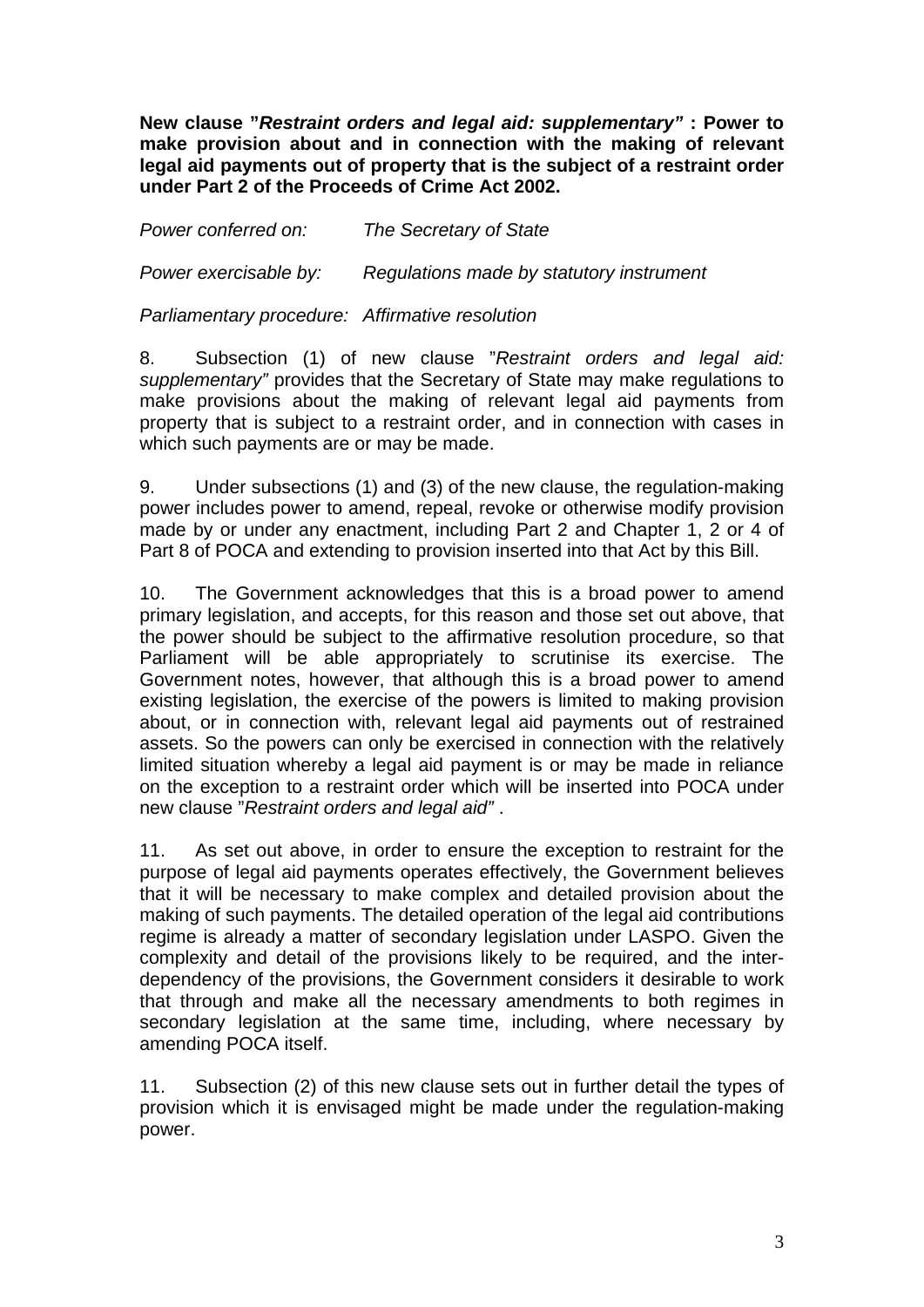12. Subsection (2)(a) permits provision to be made about how much property may be subject a restraint order under POCA, including by reference to the actual and estimated amount of relevant legal aid payments. At present the court seeks to restrain a defendant's assets to the value by which the court believes that he or she has benefited from criminal conduct. Given that the amendments to section 41 of POCA enable an exception to a restraint order for a legal aid payment to be made, and subsection (2)(b) provides power to extend restraint for legal aid purposes, it is important to provide for the possibility for provision that the amount restrained takes into account not only criminal benefit, but also potential legal aid liability.

13. Subsection (2)(b) would allow provision to be made that would extend the period of restraint until legal aid payments have been made, including after any confiscation order had been satisfied. Under section 42 of POCA, a restraint order must be discharged at the conclusion of proceedings, which includes when a confiscation order has been satisfied or discharged (section 85(5) of POCA). Extending restraint for legal aid purposes may be necessary to prevent the dissipation of assets in cases where the defendant has satisfied their other obligations but has outstanding legal aid contributions. Provision would need to be made subject to appropriate safeguards, including that the court could use its existing discretionary power to discharge the restraint order.

14. Subsection (2)(c) would allow provision to be made about powers of investigation to identify property that might be used to make a legal aid payment. Use of these powers may be required to trace further assets for legal aid purposes, particularly if legal aid payments are to be made after a confiscation order has been satisfied. This is in line with the aim of ensuring that wherever possible we take more money from criminals by ensuring that the obligation an individual would have to pay legal aid contributions, if a restraint order was not otherwise in place, can be met.

15. Subsection (2)(d) would allow provision to be made about the order in which a defendant's obligations are to be met in cases in which there is or has been a restraint order. This power is necessary to ensure the right balance is struck between ensuring that those who have assets contribute to their legal aid defence costs, and ensuring that assets are also available for confiscation and, where there are identifiable victims, for compensation. This power would also enable provision to be made in relation to the priority of payments in the event that there are insufficient assets, for example for other sums to be met from a confiscation order.

16. Subsection (2)(e) would allow provision to be made about powers of entry, search and seizure in relation to obligations to make a legal aid payment. This would include situations where assets with high value but are liquid or easily dissipated can be seized in advance of the possibility of an application for restraint order being made.

17. Subsection (2)(f) would allow provision to be made about the payment of compensation by the Lord Chancellor. It is envisaged that this provision